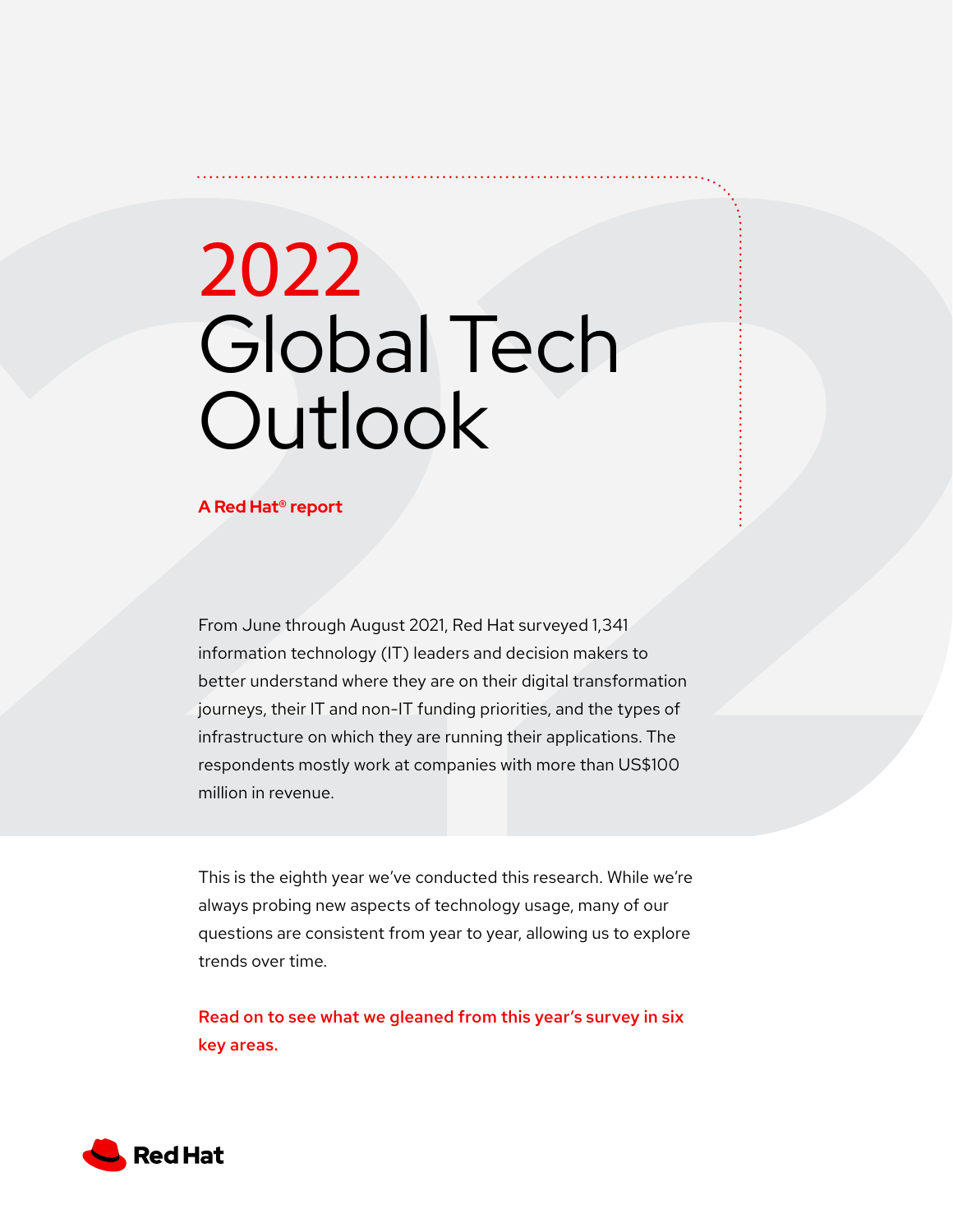# 01 **Digital** transformation continues apace. Companies are significantly less likely this year to be stalled or have no plans, and more are transforming and accelerating their efforts. ■ 2021 ● 2020 **Chart 1** *Currently, where is your company in its journey to digital transformation?* No plans Not yet started or just beginning Stalled Emerging Transforming Accelerating Leading

Companies cited the global pandemic (52%) and revenue increases (22%) as reasons for their acceleration. The industries furthest along in digital transformation (leading) were utilities and energy (23%), healthcare (19%), and financial services (18%). See Chart 1 in the appendix for an industry respondent breakdown.

The stage at which companies placed themselves on their digital transformation journeys hasn't changed much since last year. For example, the percentage in the accelerating stage increased from 21% to just 22% this year. However, more significant differences were seen among those placing themselves in earlier stages: this year, respondents were less likely to either have stalled digital transformation plans (down from 6% to 3%) or have no plans (4% to 2%) and more likely to report having plans that were not yet started or just beginning (5% to 8%).

These shifts suggest that about half of companies without plans or with stalled projects in 2020 progressed their digital transformation initiatives. And while most companies have plans for digital transformation, newly created plans have likely made little progress over the past year.



14% 15%

22% 21%

31% 29%

19% 19%

> 3% 6%

8% 5%

2% 4%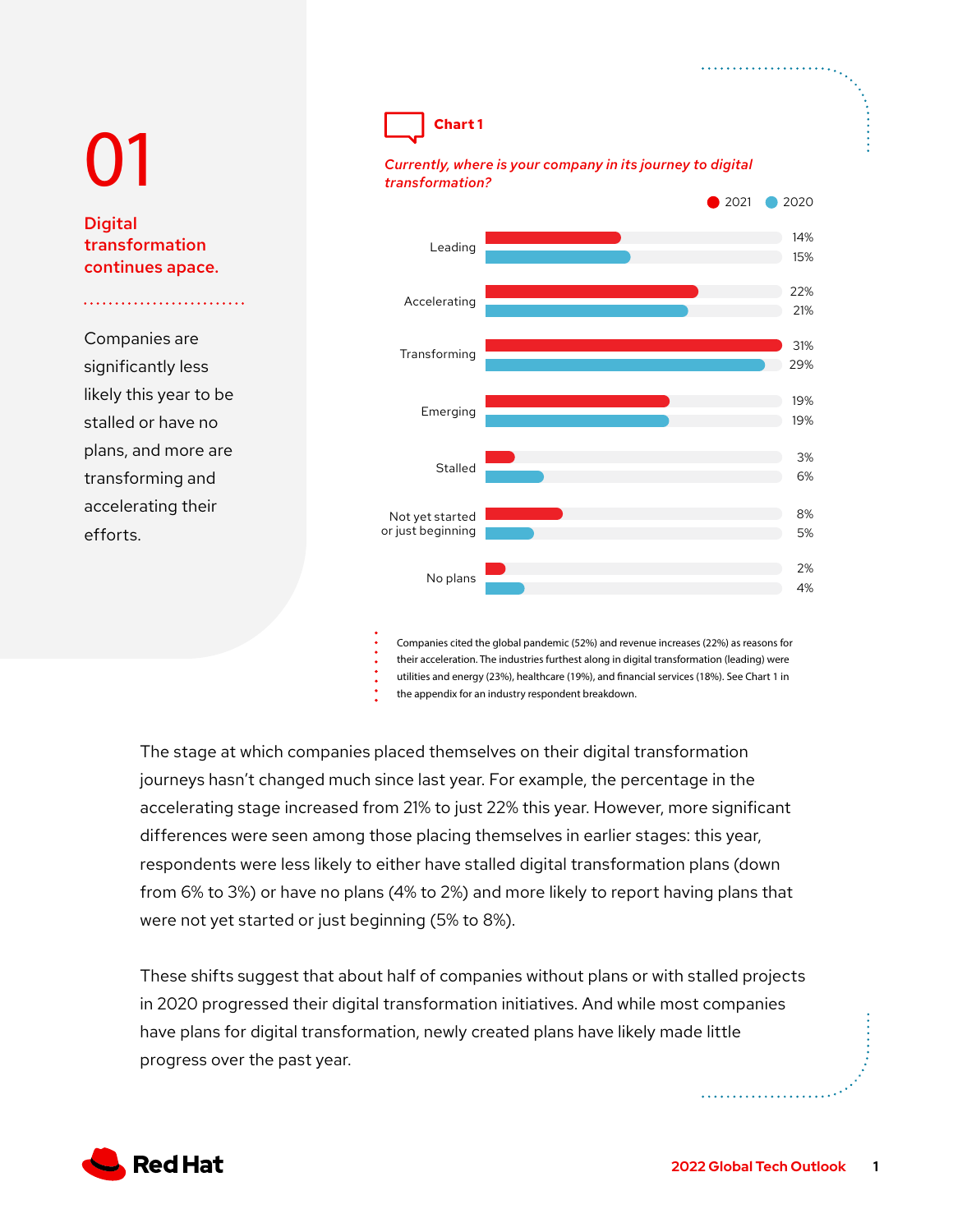Respondents drawn from a Red Hat customer list answered many of the questions in this survey similarly to those from a broader panel of IT leaders. But there was significant divergence in one area; 19% of Red Hat customers placed themselves in the leading stage compared to only 10% of other respondents.



Skill-set or talent gaps took the lead in this year's survey as the top barrier to digital transformation.

Fewer respondents selected integration issues among their top three barriers compared to last year (27% to 23%), and more chose organizational resistance to change or inertia (19% to 22%).



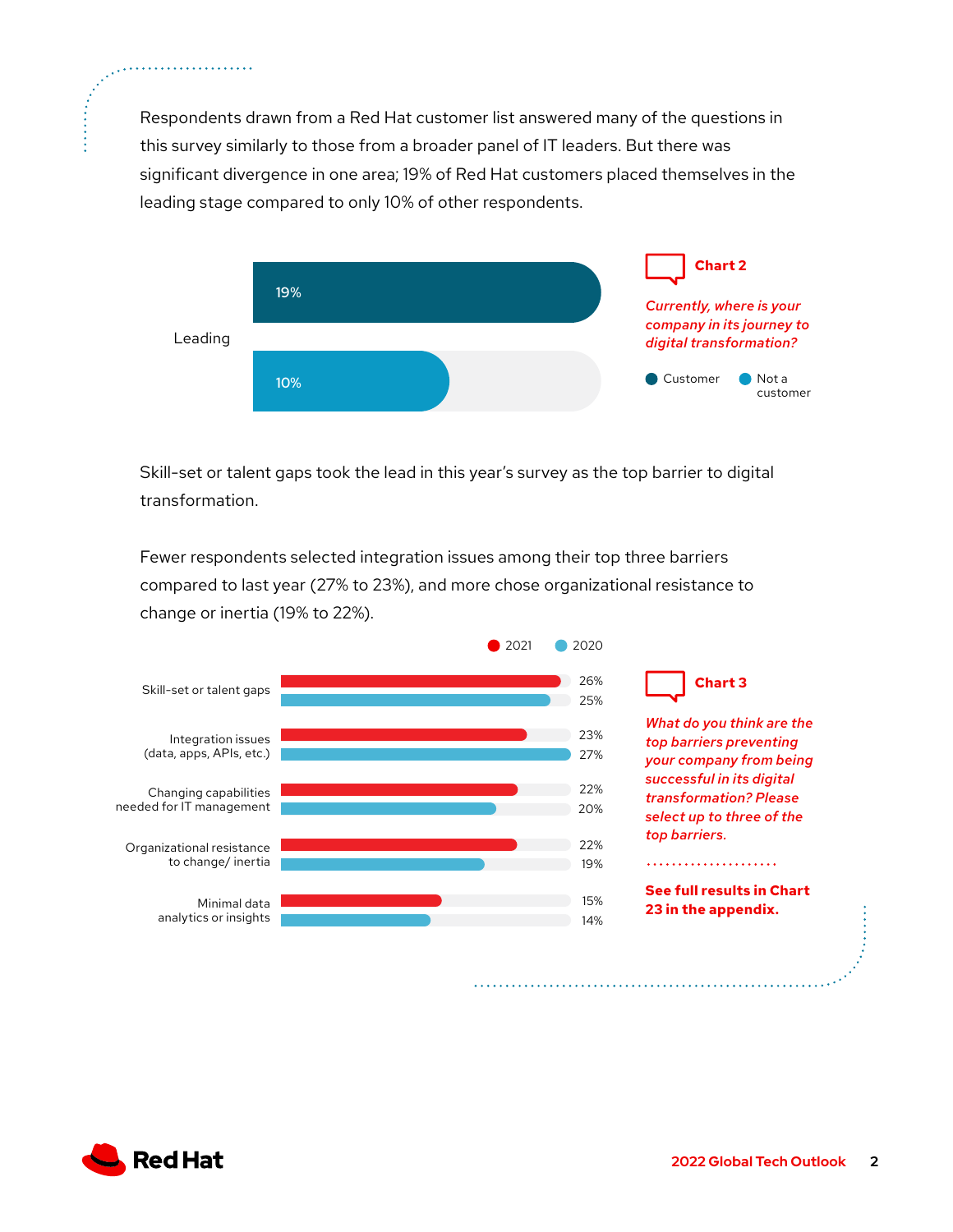It's also interesting to see how organizational priorities shift between the different stages of digital transformation initiatives. Organizations in earlier stages were more likely to focus on cost reduction and simplification. But those in the emerging and other later stages most often chose innovation as their top priority. This pattern suggests that many digital transformation projects start as IT efficiency efforts but, later, come to be seen as crucial for improving competitiveness, revenue growth, and customer experience. **Innovation** Simplicity Cost



Hybrid cloud strategies continue to dominate.

While 18% of organizations are still establishing a cloud strategy, a hybrid cloud approach is most common (30%). Hybrid cloud remains the most common cloud strategy overall. If we add organizations who chose multicloud—a term that many use interchangeably with hybrid cloud—the total selecting a cloud strategy relying on more than one cloud rises to 43%—up five percentage points from last year.

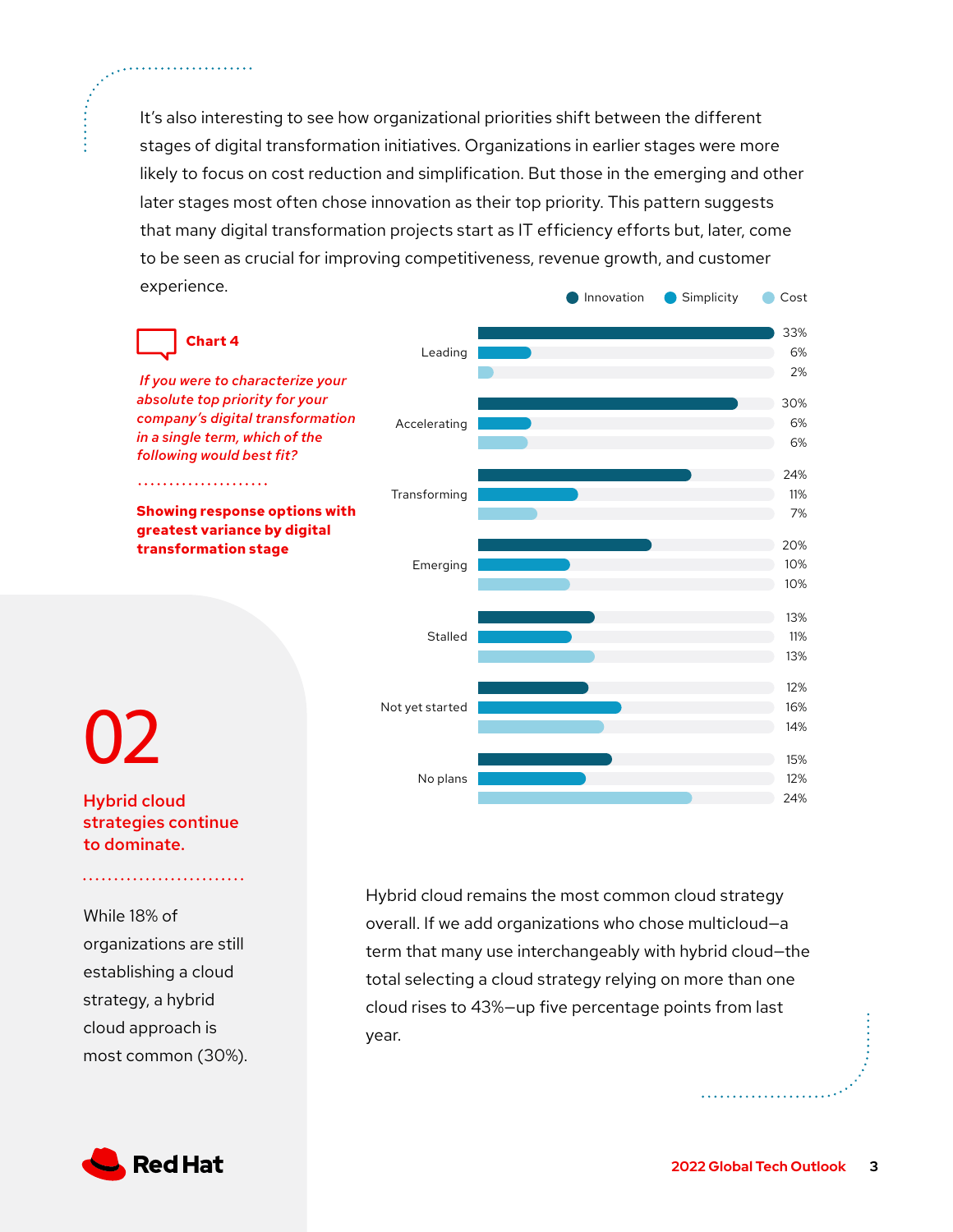

Those in later stages of their digital transformation journeys were the most likely to be using a hybrid cloud strategy.



*Which of the following best describes your cloud strategy?* **Showing response options with greatest variance by digital transformation stage** Hybrid cloud We are establishing our cloud strategy **Private cloud-first** 

**Chart 6**

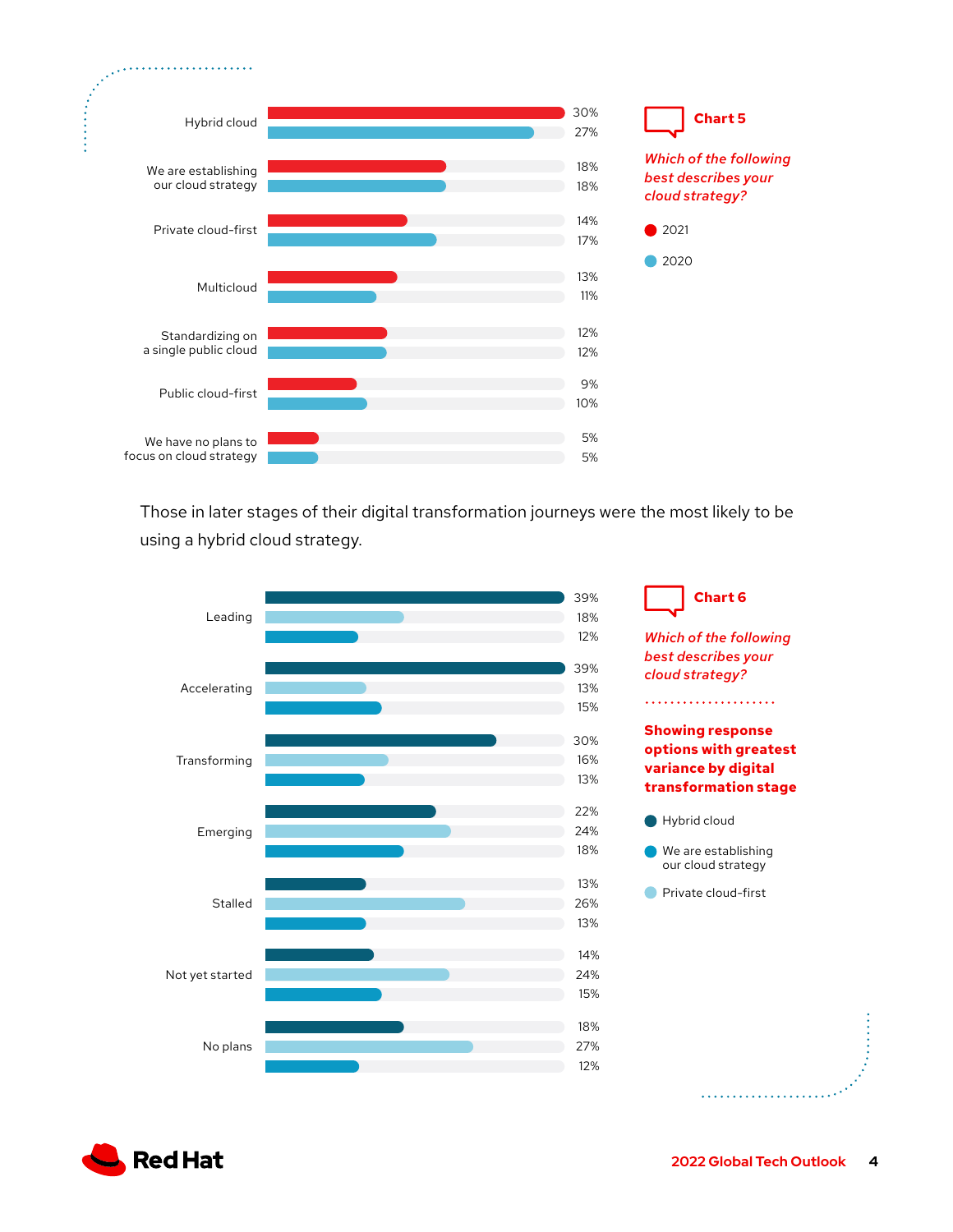The plurality of self-managed applications (44%) are running on hybrid cloud infrastructure, up four percentage points from last year. Exclusive use of public clouds decreased by four percentage points while on-premise datacenter usage stayed the same.



The percentage of applications running as Software-as-a-Service (SaaS) also remained the same this year at 58%.



Why do respondents run applications on-premise? Data privacy (43%) and overall data security (39%) are well in the lead. Data sovereignty also appears in the top five reasons. These findings are not surprising; similar reasons have long motivated organizations to maintain, control, and operate private datacenters.



. . . . . . . . . . . . . . . . .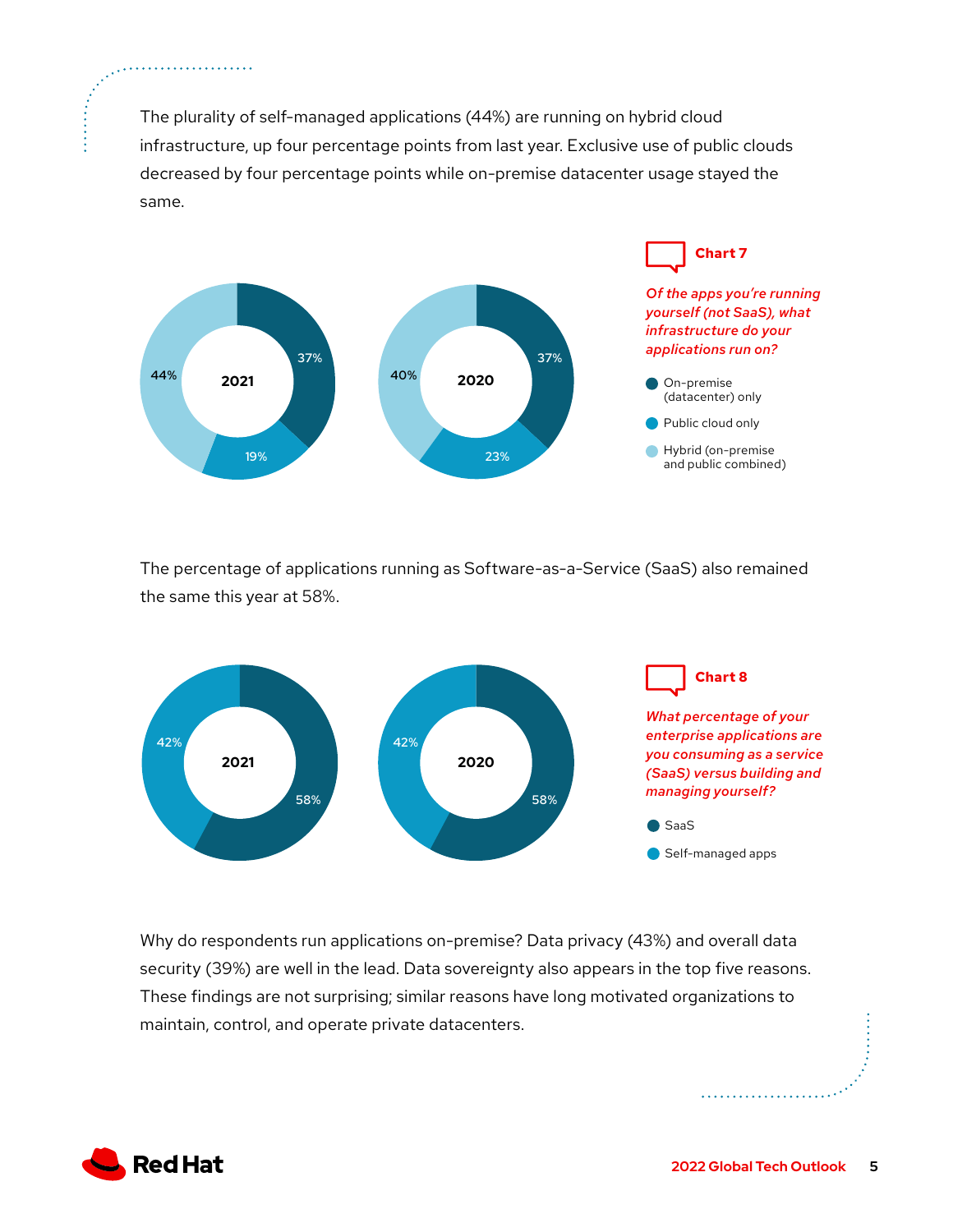

How about public clouds? Why are they used? Data privacy and overall data security concerns predominate here as well, albeit with a smaller lead over other top reasons. This pattern captures a long-standing debate over the security trade-offs between on-premise and public cloud infrastructure. On the one hand, on-premise datacenters provide more control and visibility. However, many organizations likely lack the same level of operational expertise—including in the security domain—that major public cloud providers can bring to bear to protect the integrity of data and systems.





**Chart 9**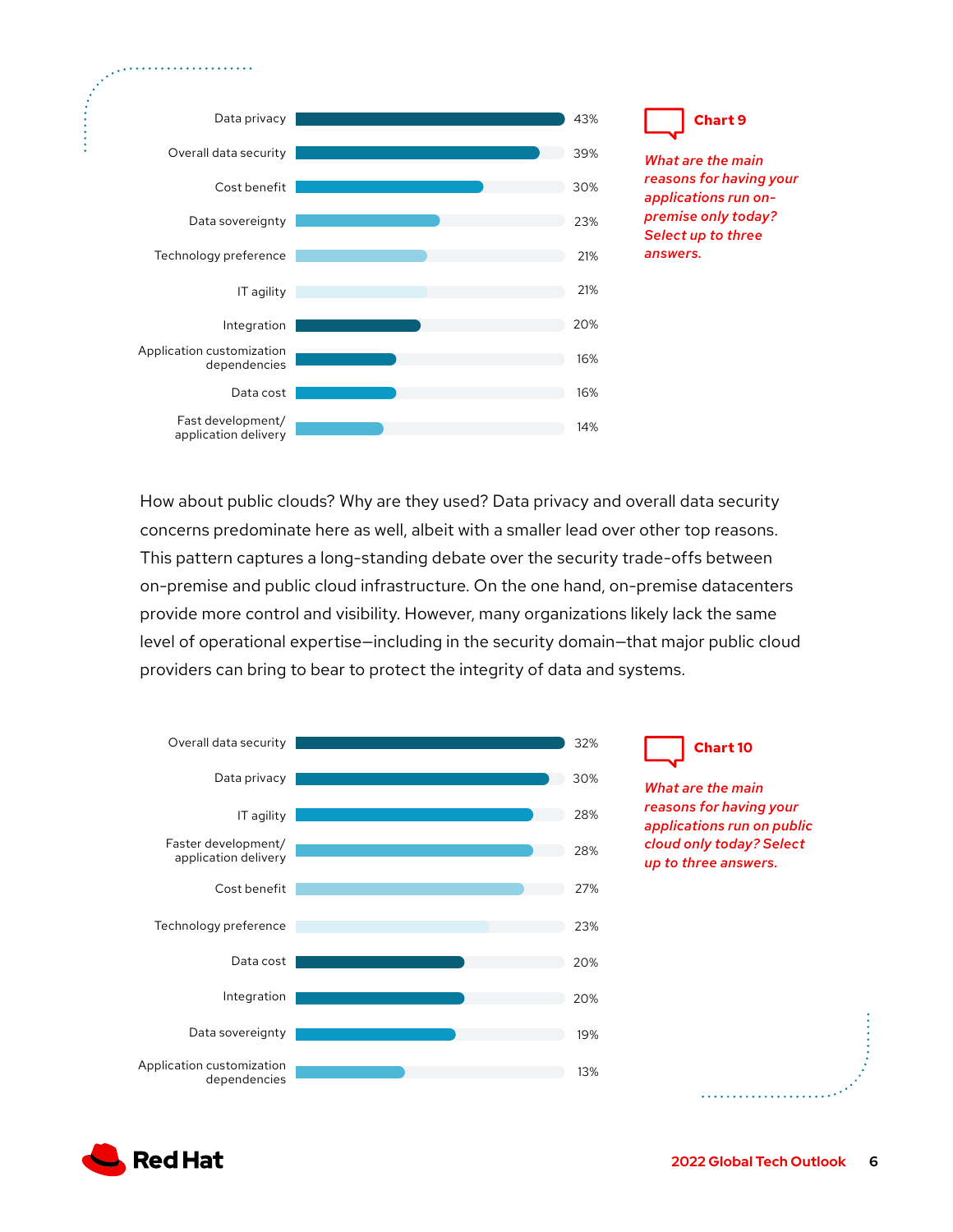# 03

## Security is consistently top of mind.

Selected by 46% of respondents, IT security is by far the most common overall funding priority moving into 2022. This increased focus is also visible across other funding areas.

Security-related questions appeared throughout this survey. Among organizations' top IT technology funding priorities for 2022, IT security was by far the most common, selected by 46% of respondents, consistent with last year's results.



### *Over the next 12 months, what are your company's top IT technology funding priorities? Select up to three answers.*



Network security remains the highest security funding priority at 38%, although that represents a four percentage point drop from last year. Cloud security was close behind at 37%. Vulnerability management saw the biggest increase in prioritization since last year; it shot up from 21% to 27% (see the full results in Chart 12 in the appendix).



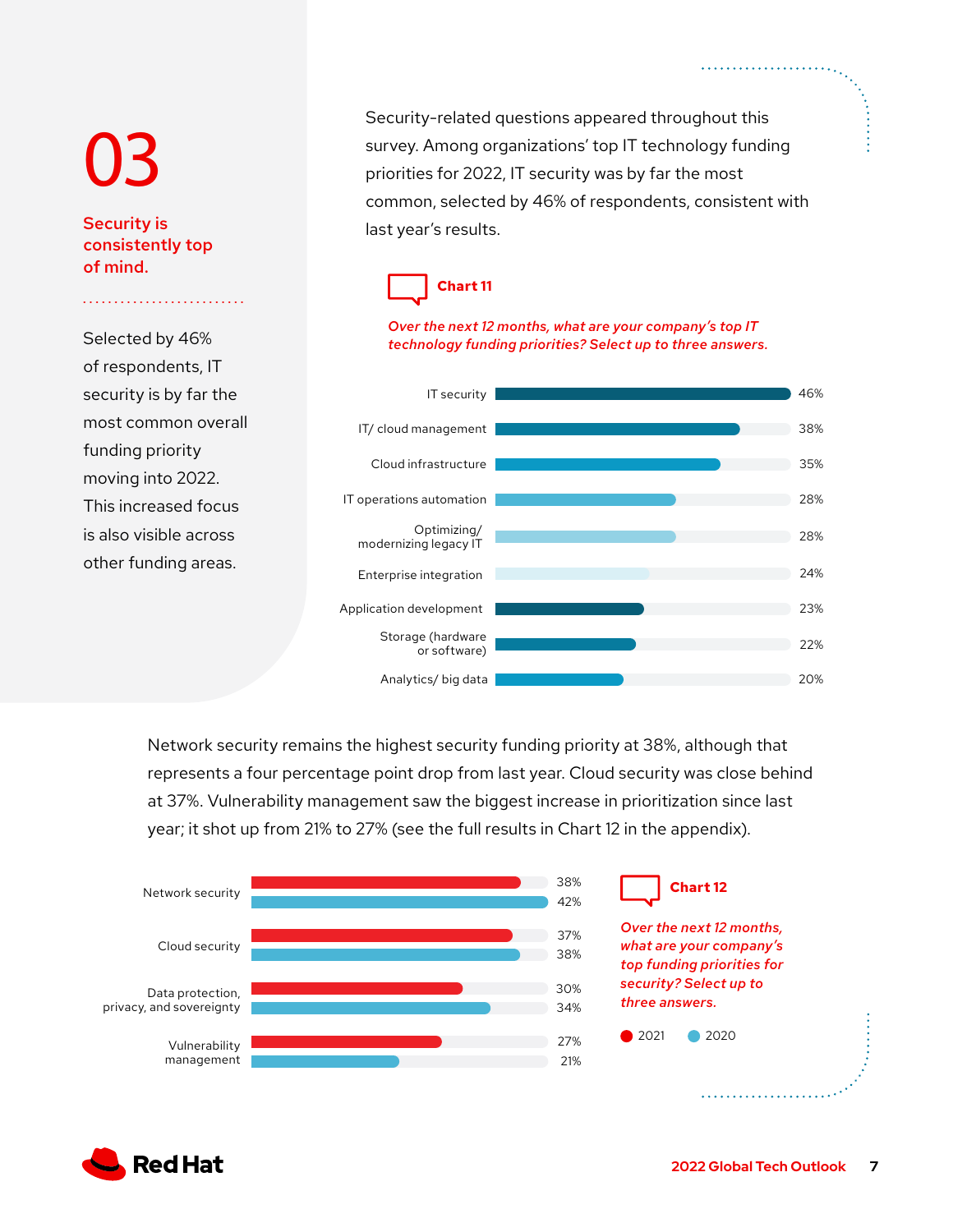The past year has seen a steady barrage of news headlines about data breaches. It's therefore somewhat surprising that the percentage of respondents identifying data protection, privacy, and sovereignty as top priorities declined four points to 30% this year.

However, it became a more common priority among those in technology, transportation and logistics, and utilities and energy (see Chart 13 in the appendix); this could be related to the Colonial Pipeline breach, which had direct, well-publicized consequences for these industries.

Applications development also saw an increased focus on security this year. This year 25% chose secure coding practices and tools as one of their top three funding priorities compared to 20% last year (see the full results in Chart 14 in the appendix).



Clearly, not everything can be a funding priority, but less common funding priorities still warrant a closer look.

Particularly striking was that third party or supply chain risk management was the lowest security funding priority at 10%, the same as last year. This question primarily refers to the use of software components, such as libraries, as part of an organization's own applications. This code, which is often open source, makes up the large majority of most application code bases, so it's important to verify that these components and their dependencies are up to date and kept properly patched.

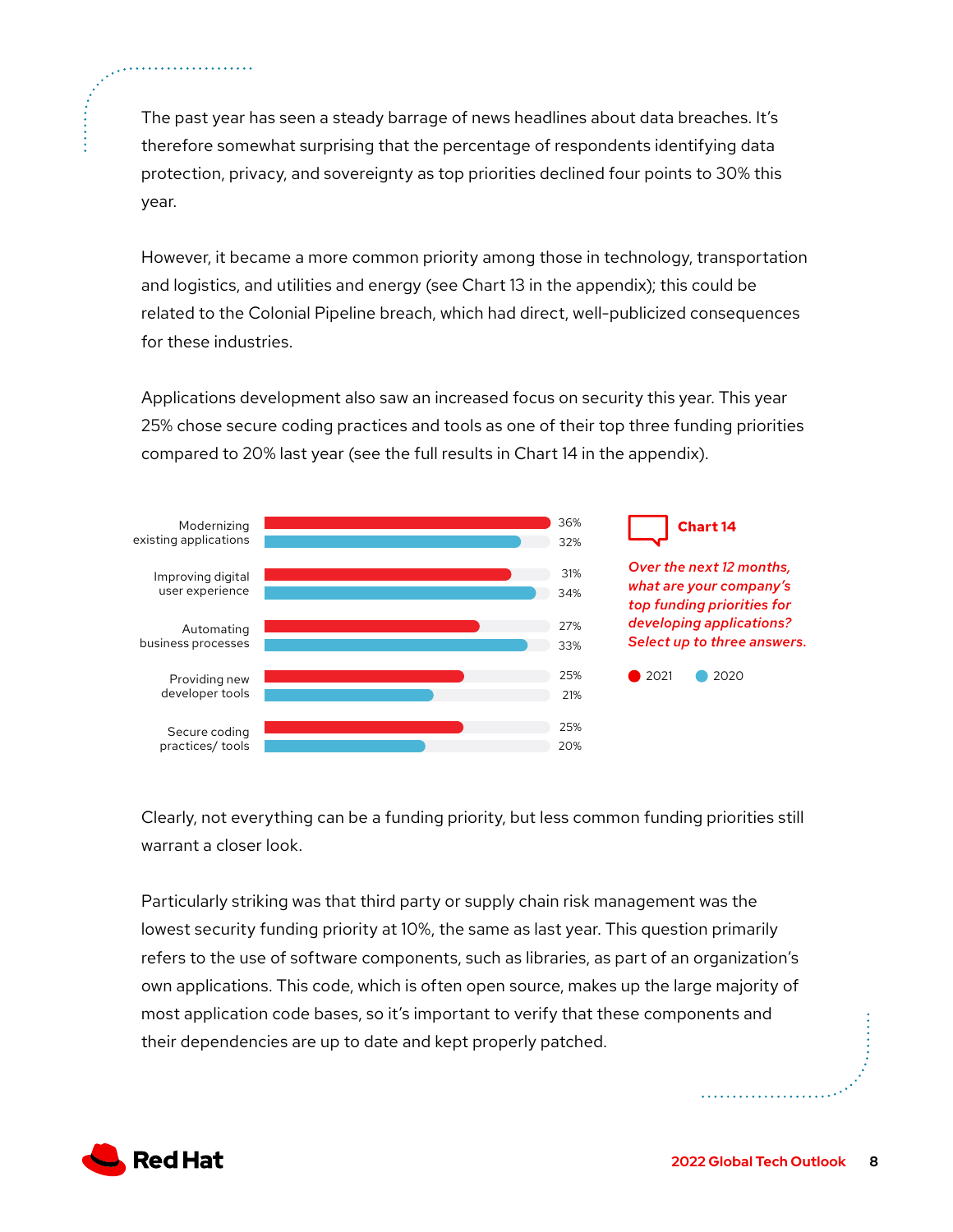

*Over the next 12 months, what are your company's top funding priorities for security?* 

**See full results in Chart 12 in the appendix.**

Given well-publicized exploits in the supply chain, the lack of funding in this area is surprising and suggests that many organizations have yet to start seriously thinking about this important area of software security, at least in the context of a "supply chain." This aspect of the security landscape is worth tracking to see what changes in the near future.

> The percentage of organizations considering or planning to use emerging technology increased across many workloads this year, with AI/ML at 53% and IoT at 49%.

# **Chart 16**



04 Artificial intelligence

and machine learning (AI/ML) and the Internet of Things (IoT) continue to dominate emerging technology planning.

If you consider IoT and edge computing in combination, 61% are planning to use one or the other or both in the next 12 months.

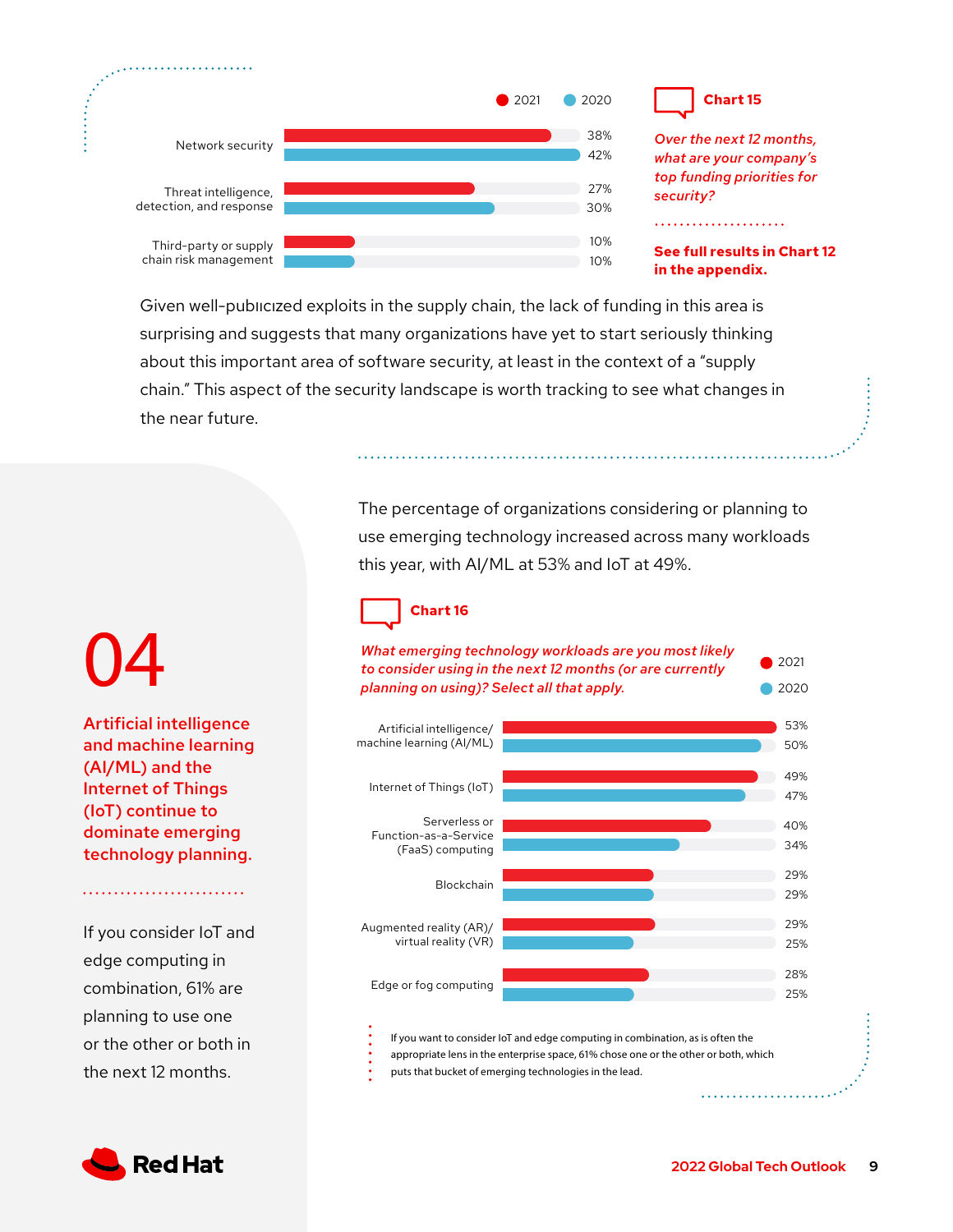Telecommunications service providers in particular are more likely to focus on IoT and edge workloads and slightly less likely to be considering AI/ML.



Selecting, deploying, and life cycle managing AI/ML tools and frameworks emerged as the clear top challenge to get a ML project up and running at 35%, seven percentage points above last year's result. Collaboration across teams―historically harder to address—is receding in importance, as emerging solutions like managed cloud data services are helping organizations offload some of the operational complexity that can create isolation.





. . . . . . . . . . . . . . . . . .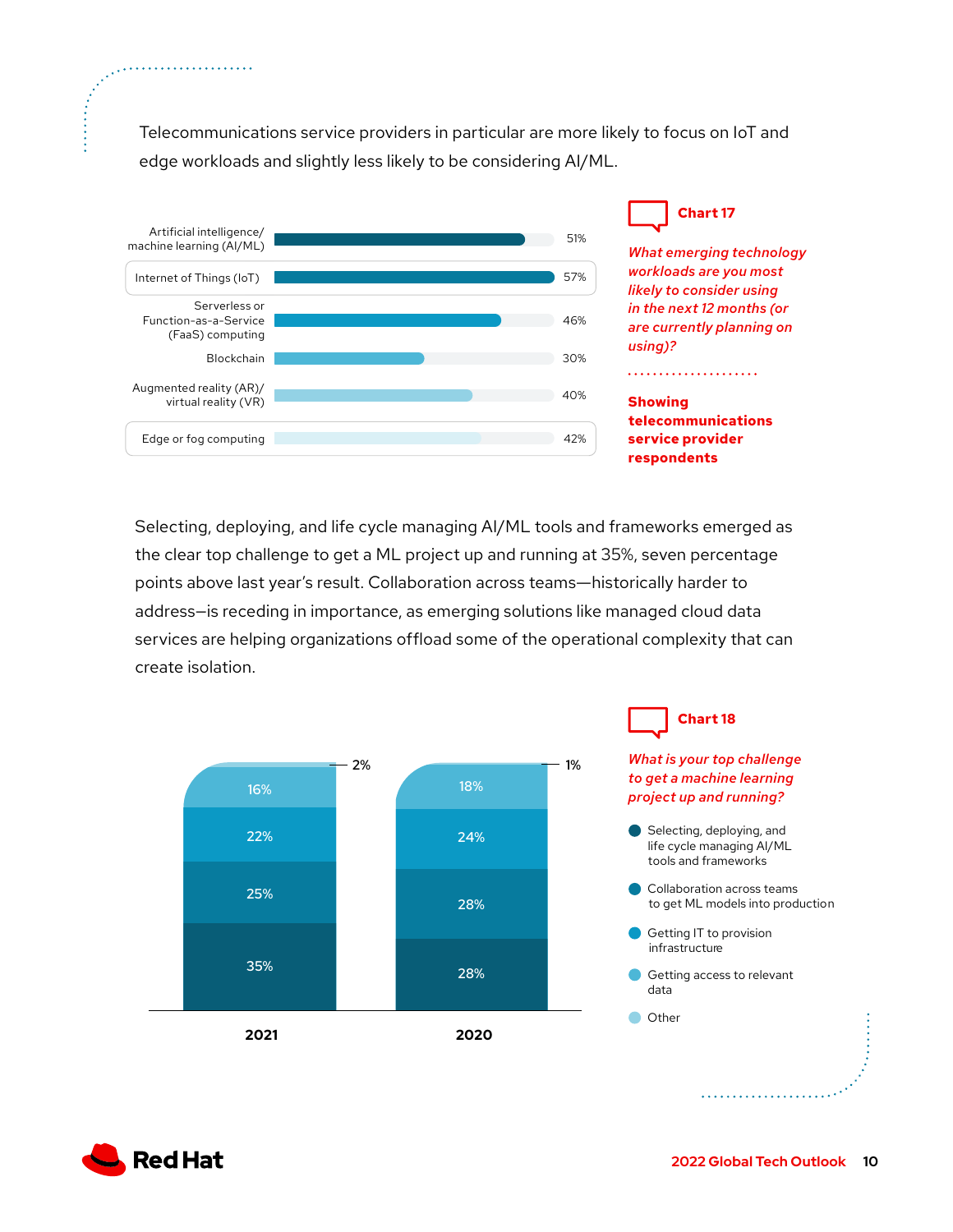# 05

## Automation ticks up.

Like security, investments in automation are being prioritized across many areas going into 2022.

While IT operations automation is still middle-of-thepack when it comes to top IT funding priorities (28%), that's up two percentage points from last year, and automation played into other funding priorities as well.



### *Over the next 12 months, what are your company's top IT technology funding priorities? Select up to three answers.*



For example, automating IT operations was the second most common funding priority for optimizing legacy IT (38%), the biggest increase from the prior year.



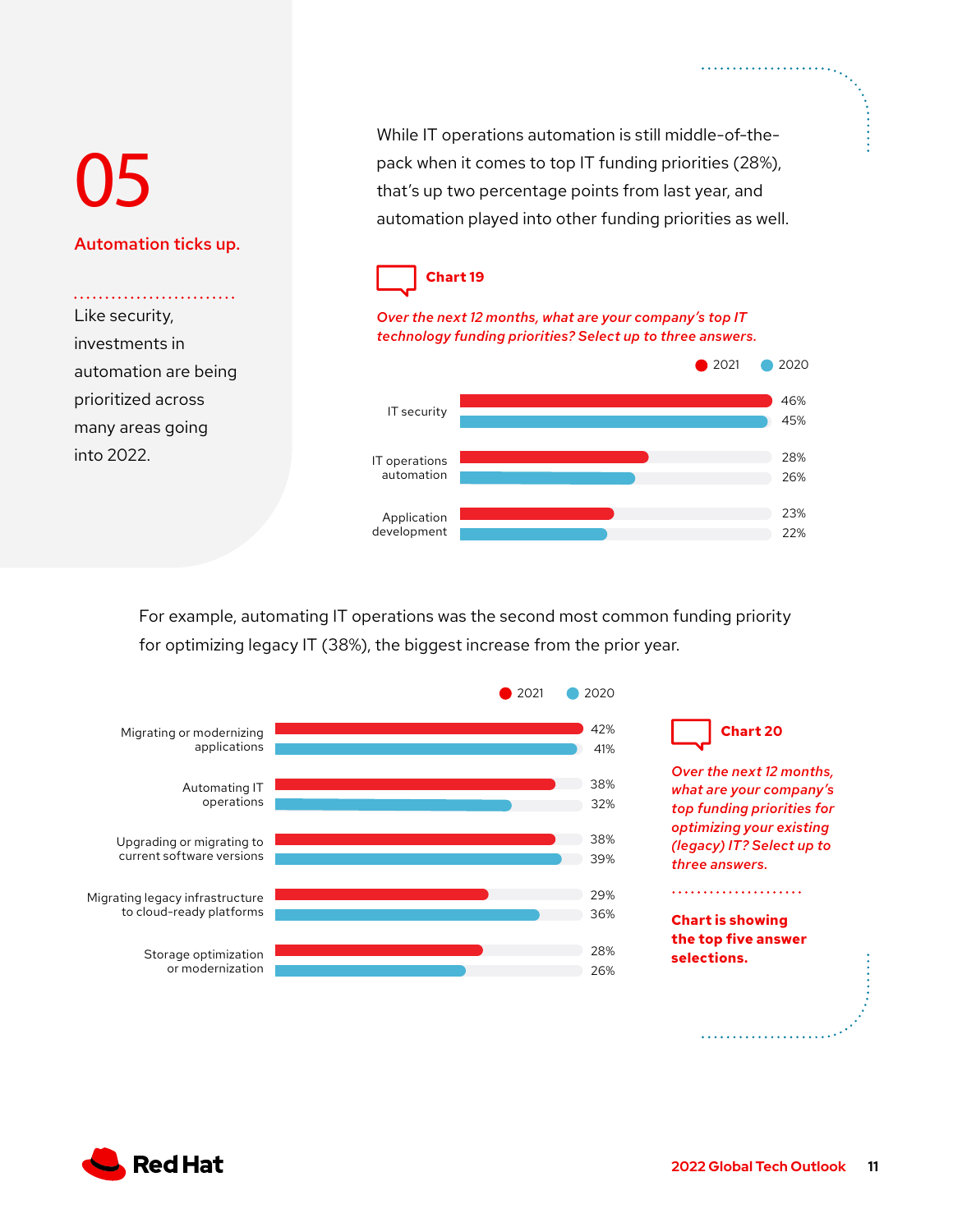Security automation is again the top funding priority for automation overall at 36%, albeit with a small decrease from the prior year. This reflects how modern DevSecOps practices—and good security practices more broadly—require continuous and automated security throughout the software life cycle.



*Over the next 12 months, what are your company's top funding priorities for IT operations automation (e.g. Ansible®, Puppet, etc.)?* 

**Chart is showing the top five answer selections.**

Among funding priorities outside of IT technology and solutions, training saw a substantial uptick this year. Technical or technology skills training and people and process skills training each increased four percentage points to 37% and 32% respectively (see the full results for Chart 22 in the appendix).

# **Chart 22**

*Over the next 12 months, what are your company's top funding priorities outside of IT technology products or solutions?*



# 06

Training and skills are a higher priority.

Technical or technology skills training and people and process skills training each increased four percentage points to 37% and 32% respectively.

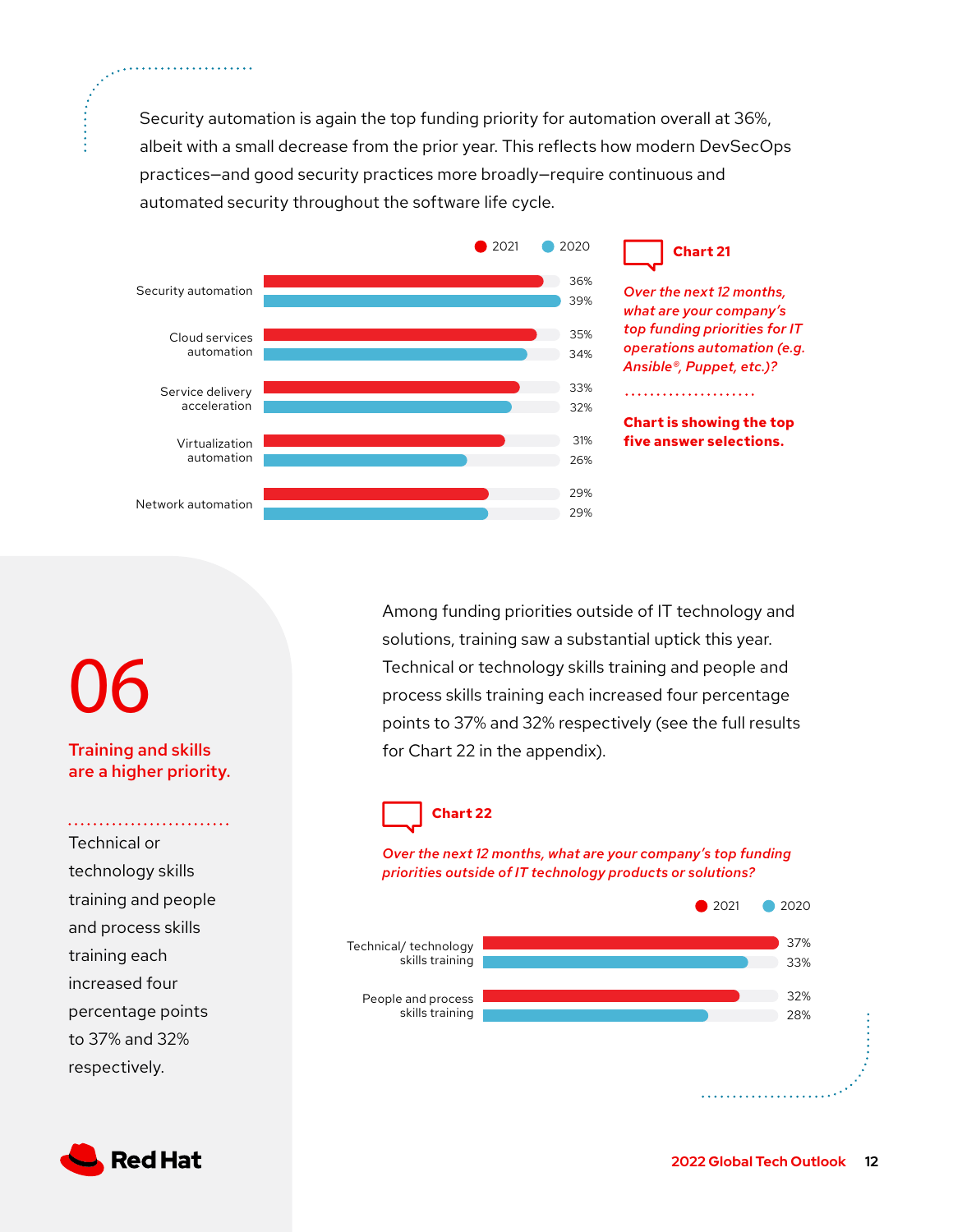People are an important part of digital transformation. In fact, skill-set or talent gaps was this year's top barrier (26%) to digital transformation, which likely explains why that area leads non-IT funding priorities. This represents something of a shift from both prior survey results and more anecdotal evidence that technology has had a more historical emphasis than people in this area. (See full results for Chart 23 in the appendix.)



Training was a particular priority among respondents from Latin America—primarily from Brazil and Mexico—relative to other geographies.



While these results do not tell us to what degree training priorities actually determine the allocation of money and time, anecdotally, many enterprises better publicized their employee training efforts over the past year.



. . . . . . . . . . . . . . . . . . .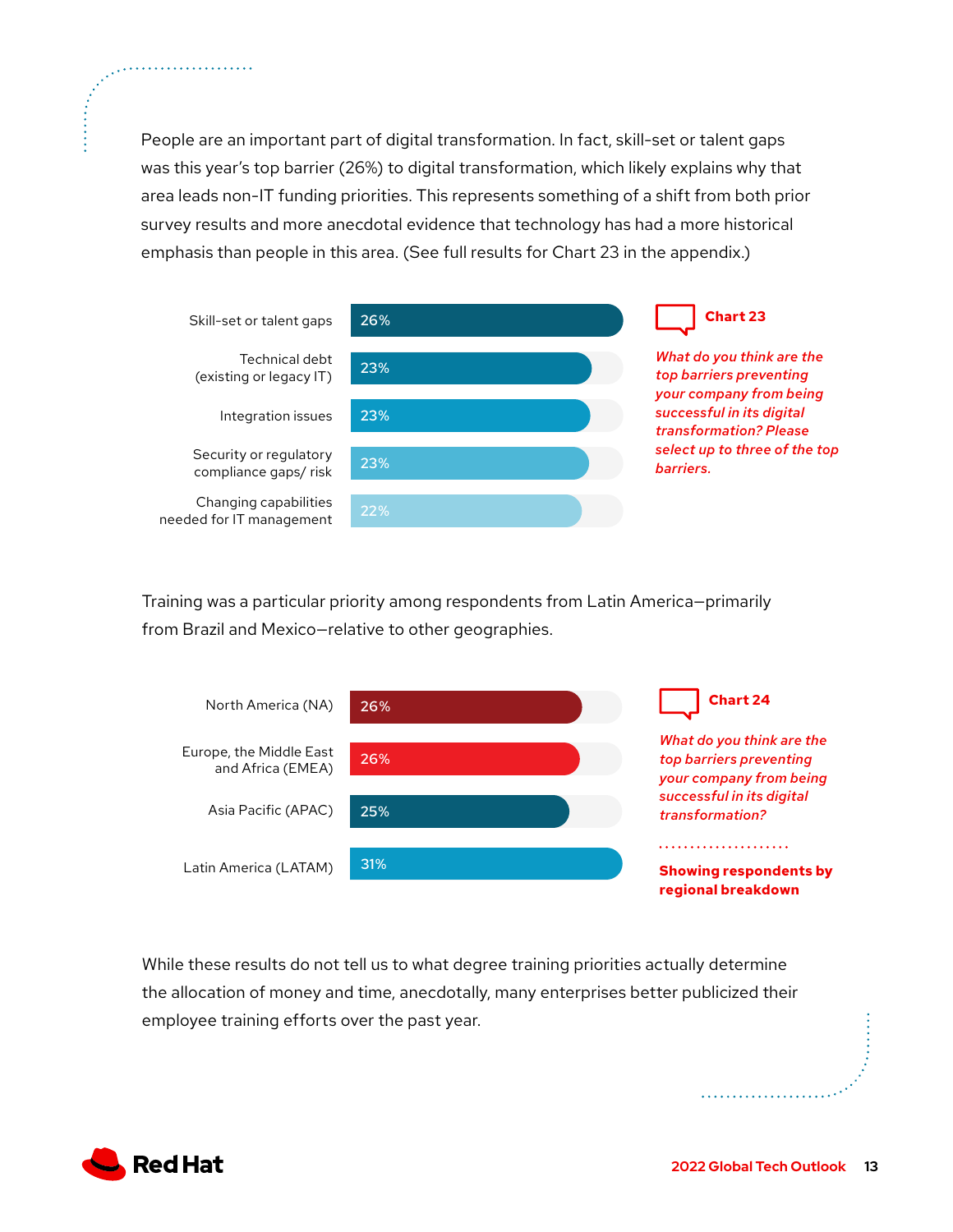## **Conclusion**

Watching what's happening in digital transformation matters because it pervades everything else. Digital transformation is the progressive accumulation of new approaches to people, process, and technology to create better business outcomes. Closing talent gaps, accelerating application development, and establishing a hybrid cloud platform are all part and parcel of an effective digital transformation strategy. This survey suggests that IT decision makers are generally focused on the right things. They're prioritizing security. They're prioritizing hybrid cloud infrastructures. They're prioritizing their people.

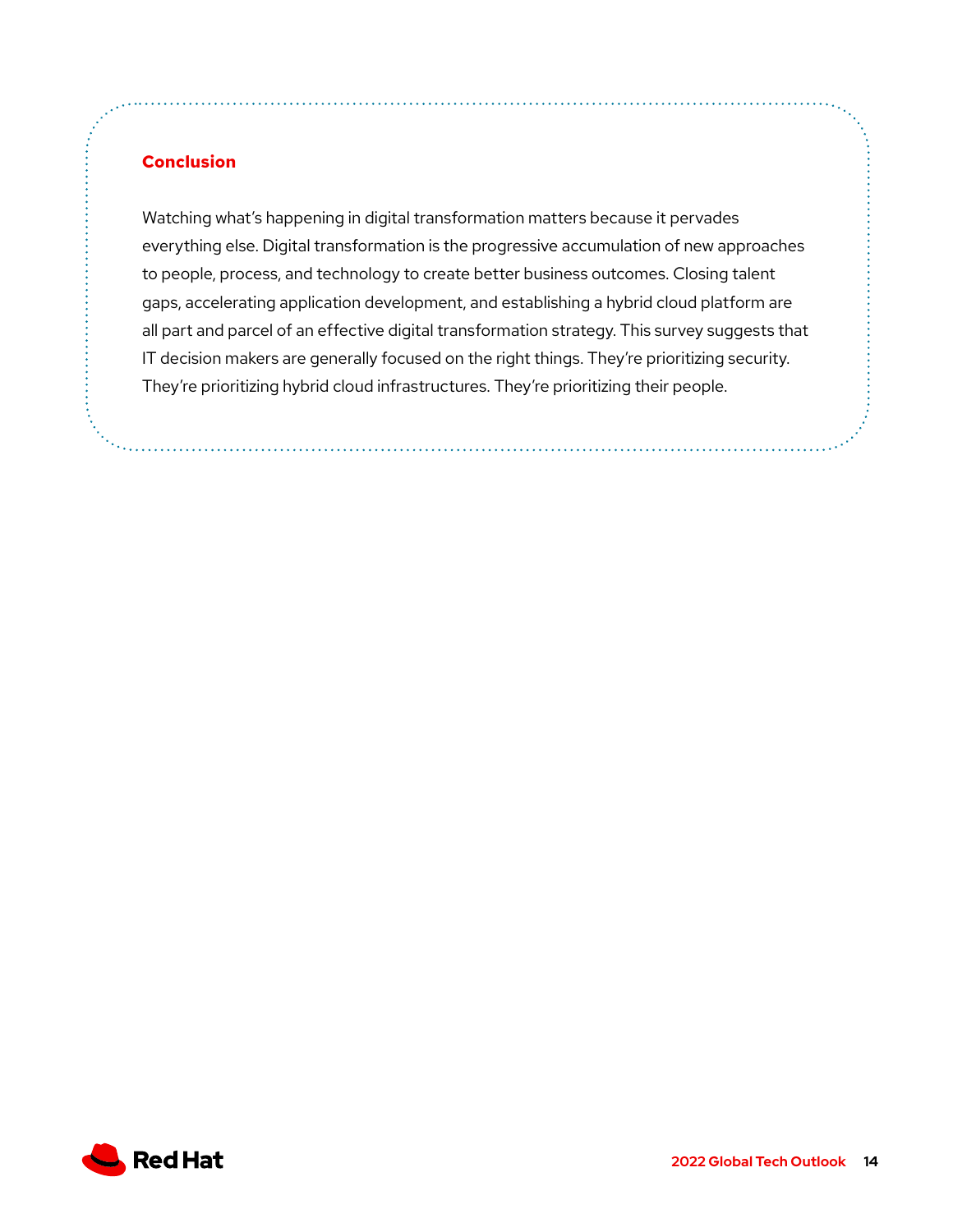## **Appendix**

Original survey questions and answers have been condensed in the main text for readability. Please note that some charts highlight top selections rather than all response options. This appendix includes the charts with the full questions and answers as they were posed in the survey and some charts that were omitted from the main text.

Chart 1 | Digital transformation can be described as the continuous process by which organizations adapt to or lead disruptive changes in their customers and markets by leveraging digital capabilities and innovative technology to create new business models, products, or services. Currently, where is your company in its journey to digital transformation? (Showing respondents by industry breakdown)

### **Education**



### **Government**



### **Manufacturing**



**Financial services or banking**



#### **Healthcare**



### **Technology**



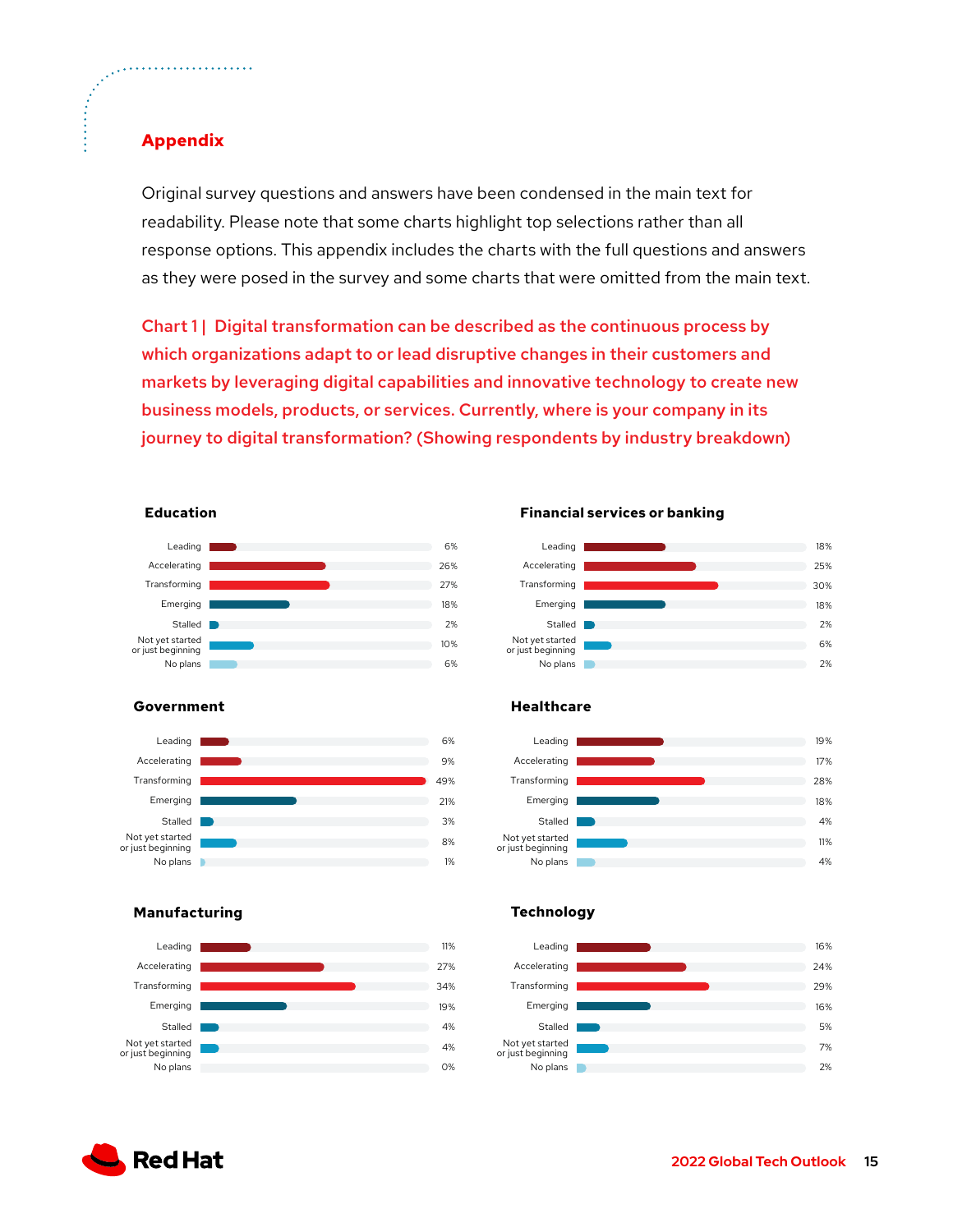



**Transportation and logistics**

### **Utilities and energy**



Chart 12 | Over the next 12 months, what are your company's top funding priorities for security? Please select up to three of the top areas your company is investing in.



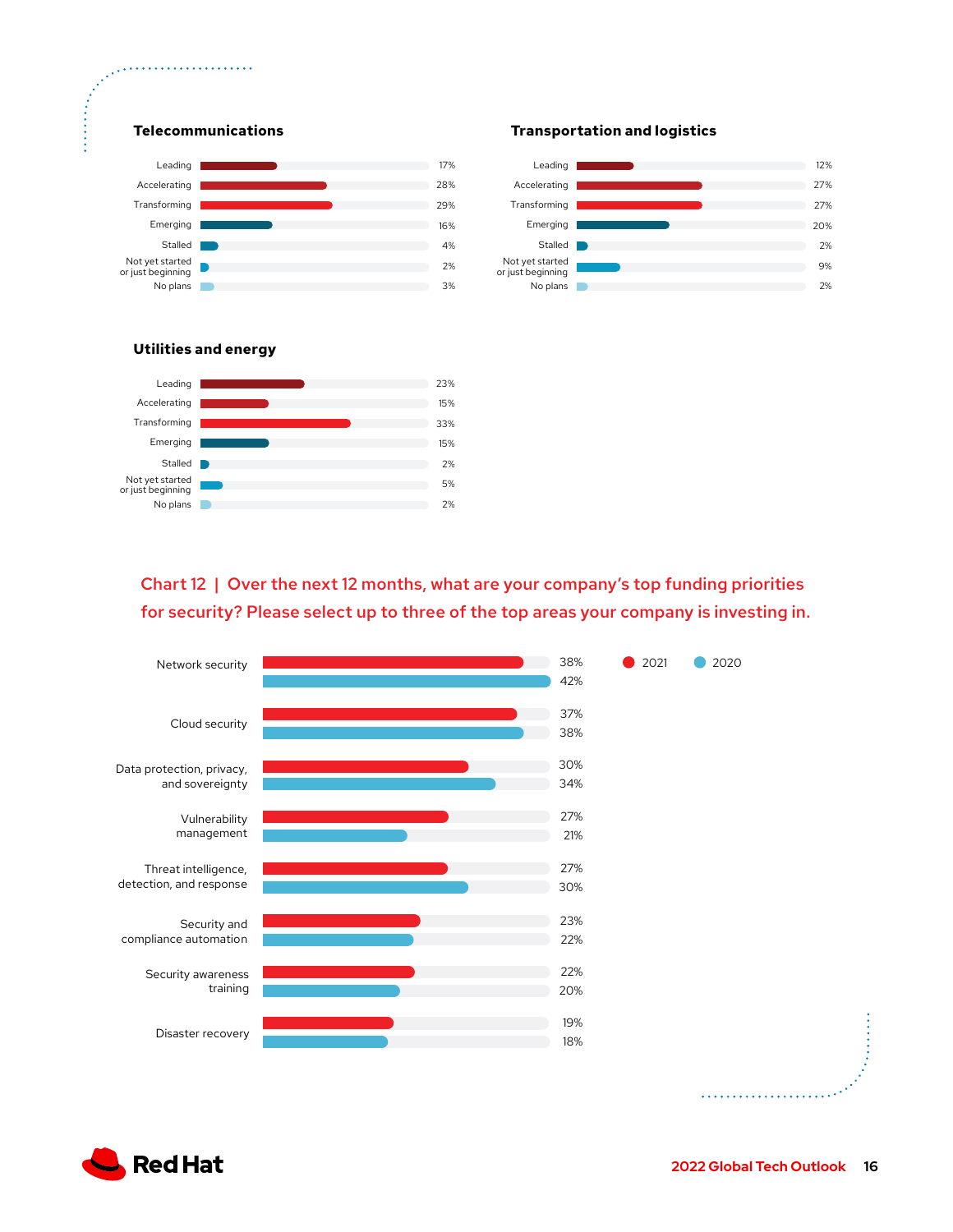

Chart 13 | Over the next 12 months, what are your company's top funding priorities for security? (Showing respondents who selected "Data protection, privacy, and sovereignty" by industry)



Chart 14 | Over the next 12 months, what are your company's top funding priorities for developing applications? Please select up to three of the top areas your company is investing in.



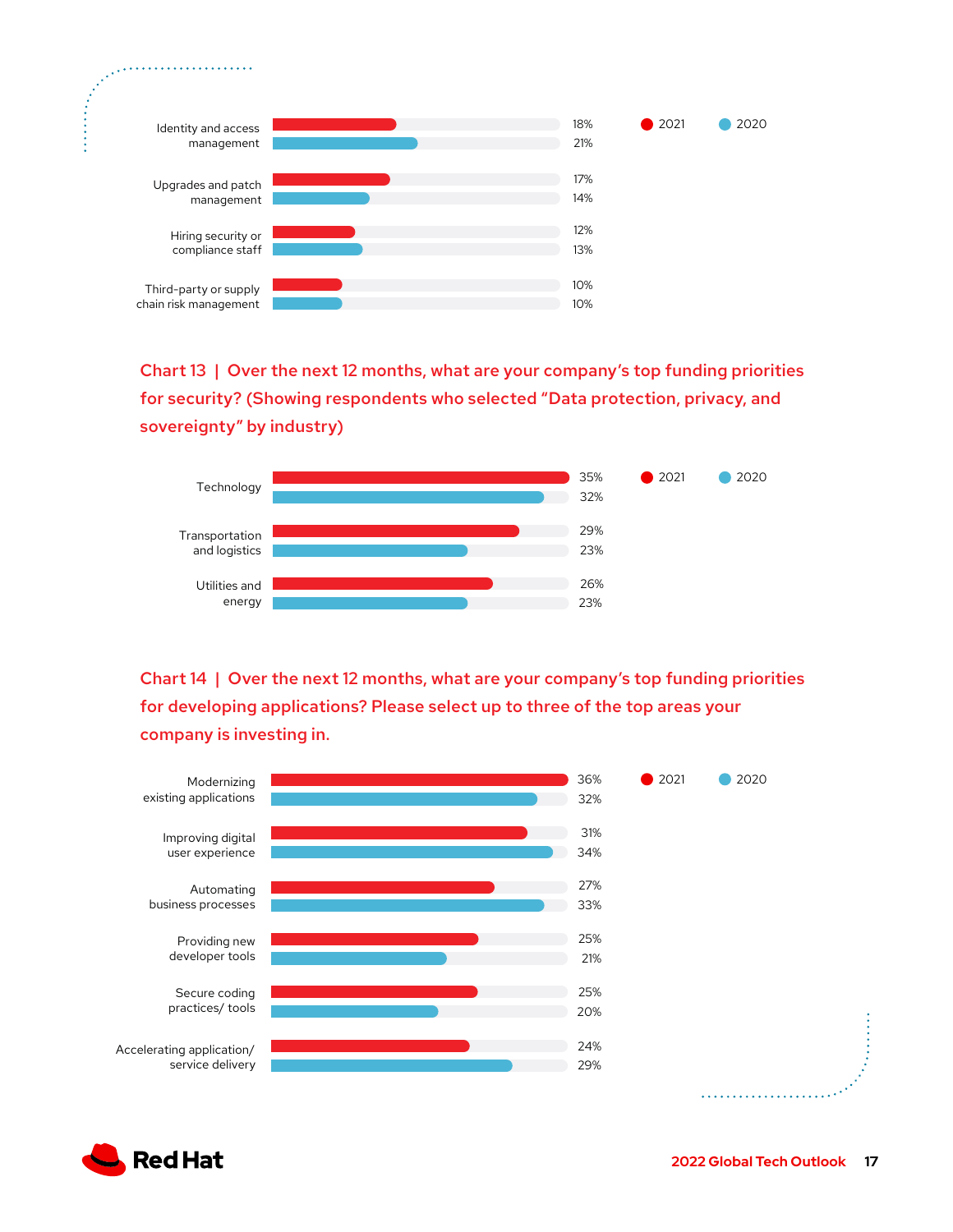

Chart 22 | Over the next 12 months, what are your company's top funding priorities outside of IT technology products or solutions? Please select up to three of the top areas your company is investing in.





. . . . . . . . . . . . . . . . .